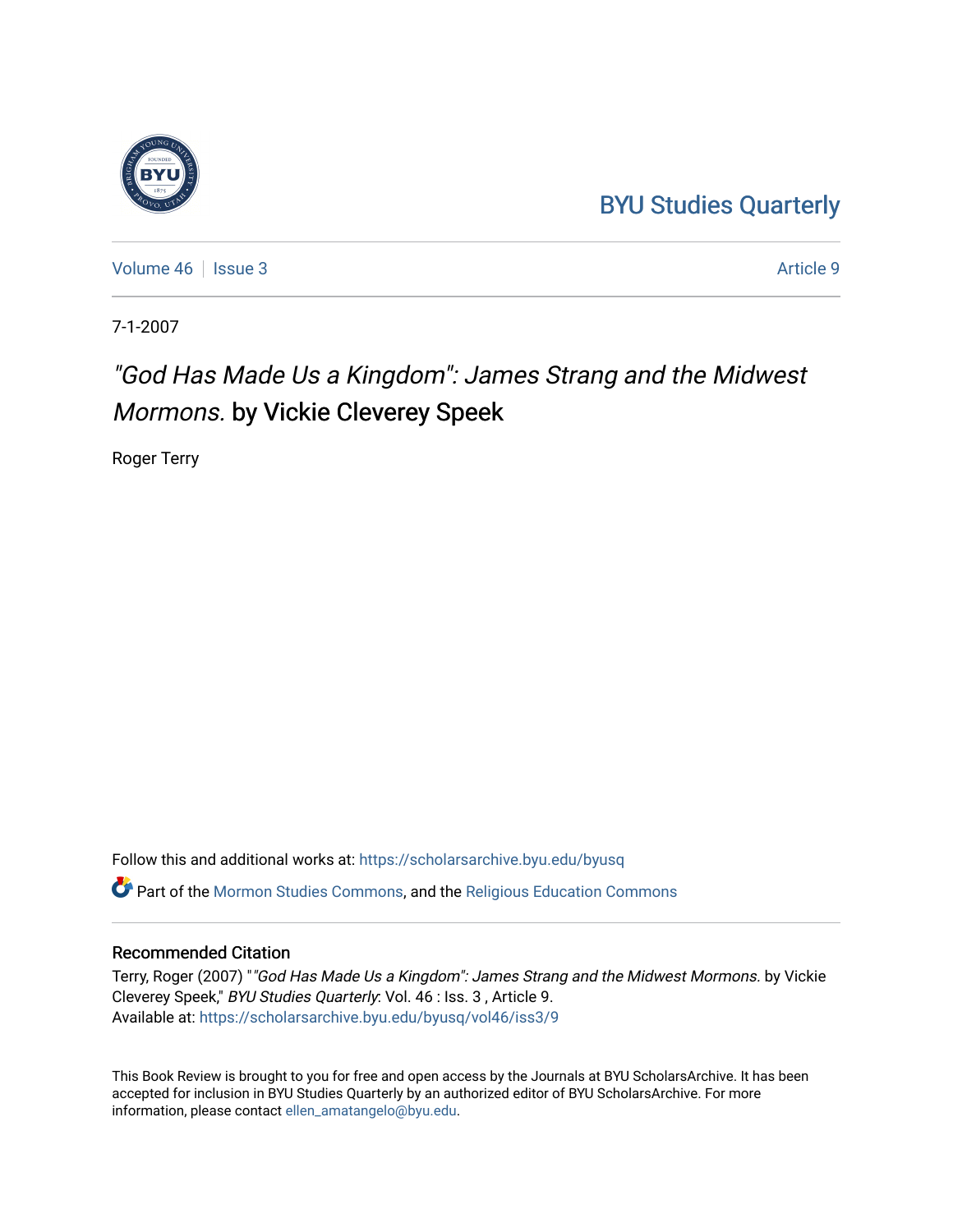Vickie Cleverley Speek. *"God Has Made Us a Kingdom": James Strang and the Midwest Mormons.* Salt Lake City: Signature Books, 2006.

Reviewed by Roger Terry

Award-winning journalist Vickie Cleverley Speek was not looking for the Mormons during the summer of 1991. She was looking for basketmaking materials, and the nearest shop was in Burlington, Wisconsin, at the corner of Highway 36 and Mormon Road. Surprised to find evidence of Mormons in Wisconsin, she took Mormon Road that day. It led to the community of Voree and to the beginning of a fifteen-year odyssey that would result in yet another book about James Jesse Strang, self-proclaimed successor to Joseph Smith.

Several biographies about Strang were already in print in 1991, including Milo M. Quaife's seminal history *The Kingdom of Saint James: A Narrative of the Mormons* (New Haven: Yale University Press, 1930); O. W. Riegel's *Crown of Glory: The Life of James J. Strang, Moses of the Mormons* (New Haven: Yale University Press, 1935); Doyle C. Fitzpatrick's partisan *The King Strang Story: A Vindication of James J. Strang, the Beaver Island Mormon King* (Lansing, Mich.: National Heritage, 1970); and Roger Van Noord's *King of Beaver Island: The Life and Assassination of James Jesse Strang* (Urbana: University of Illinois Press, 1988).

The existence of such works raises the valid question, why does the world need yet another biography of the enigmatic Strang? Speek offers several reasons for writing her book. First, she relied extensively on primary sources, some of which were unavailable to earlier biographers. "New facts and resources are still being discovered," and "old records are ready for re-examination and reinterpretation" (x). Second, Speek claims her book is not a biography but "an attempt to tell the fuller story of the Strangites—their trials and tribulations and efforts to maintain the Strangite Church during their founder's ministry and after his death" (xi). Third, the story of the Strangites is "a compelling and intriguing one. Many writers, including Strang's own descendants, have struggled with the logistics of how to relate the tale without sensationalizing it, and,"

#### Published by BYU ScholarsArchive, 2007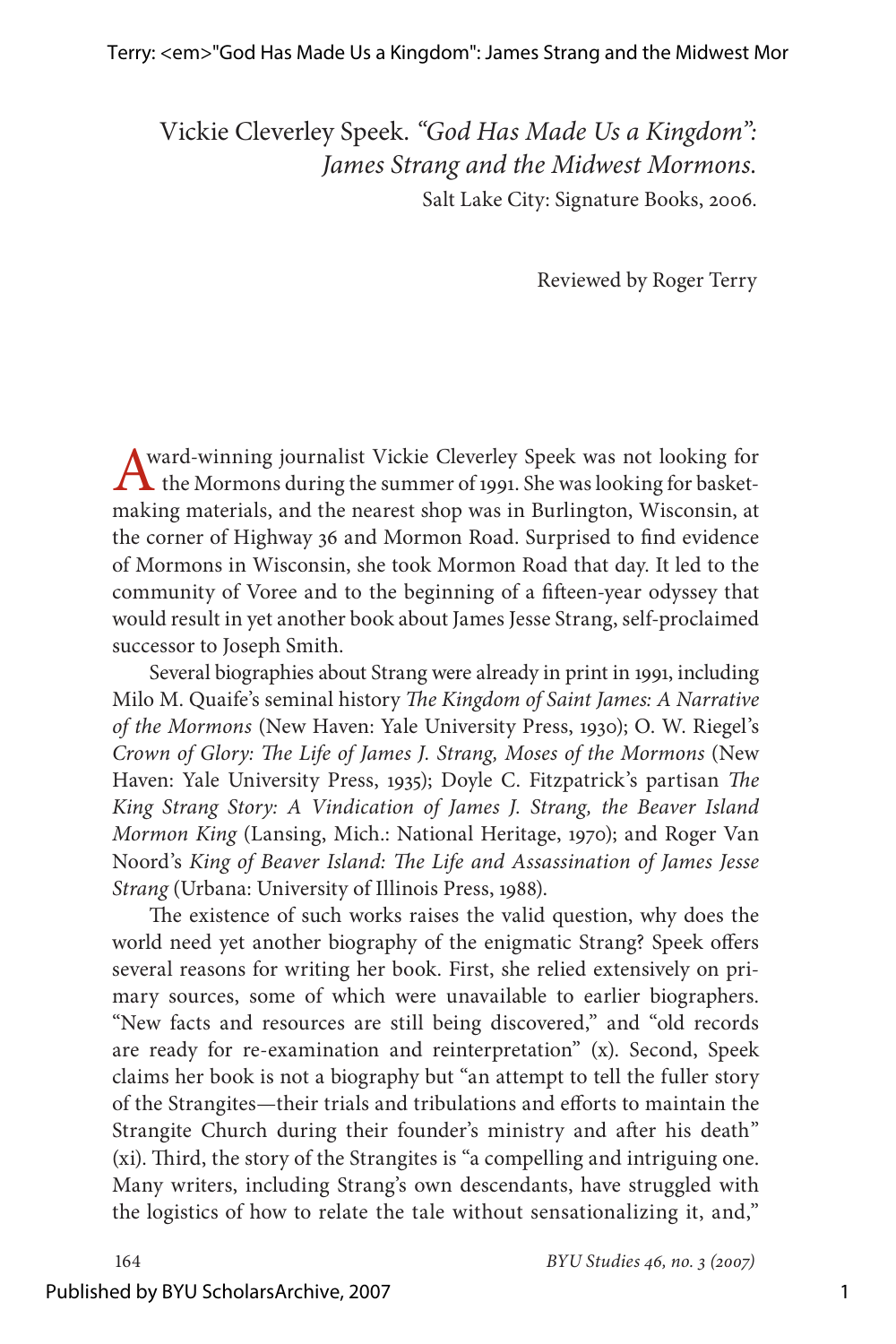Speek confesses, "so have I" (xi). The difficulty in writing about Strang is similar to the complex task of writing about Joseph Smith. As Van Noord pointed out in his book's preface, bias and misinformation abound. The original sources, in particular, are often inclined for or against Strang. Many of them come from Strang himself—his autobiography, diary, letters, and publications—or from his followers. Others come from his enemies. Sorting out fact from misrepresentation is no easy task. In spite of these difficulties, Speek's book is an engaging, insightful, and well-researched exploration of a complicated man, his family, and his followers.

*"God Has Made Us a Kingdom"* divides unevenly into two separate sections: the first (and longer) part details Strang's life and death; the second part explores what happened to his family and followers after his murder. Speek cannot avoid the almost eerie parallels between James Strang and Joseph Smith: self-proclaimed divine appointment, claims of finding and translating engraved metal plates, persecution resulting from unconventional doctrines and a concentrated gathering of followers, public denial and private practice of polygamy, coronation as "King on earth," dissension within the ranks, John C. Bennett's ruinous role in both men's lives, and, finally, untimely assassination. Although neither Strang nor Smith explicitly named a successor, the circumstances of their deaths were different enough that while Strang's flock remained shepherdless, numerous would-be successors to Joseph Smith stepped forward, one (Joseph III) as late as 1860.

Speek is sympathetic toward Strang and his followers, but she is also careful to explore Strang's duplicities (as when his first plural wife, Elvira Field, accompanied him to New York masquerading as a nephew and personal secretary named Charley Douglass); his questionable doctrines (for instance, the practice of "consecration"—stealing gentiles' property for the kingdom of God); and his aspirations to nobility. *"God Has Made Us a Kingdom"* is well documented, but the author's preference for allowing biased eyewitnesses to speak for themselves obscures at times the objectivity of her history. She also fails to explore the validity of the appointment letter Strang claimed he received from Joseph Smith or the authenticity of the metal plates he reportedly found and translated.

By all accounts, the story of James Jesse Strang and his disciples is both bizarre and tragic; and it has not yet ended, as about one hundred members of the Church of Jesus Christ of Latter Day Saints (Strangite) persist. Where Speek's book sets itself apart from other histories, however, is in her research of the lives of his five wives, their children, and many of Strang's followers. The second and shorter part of the book focuses on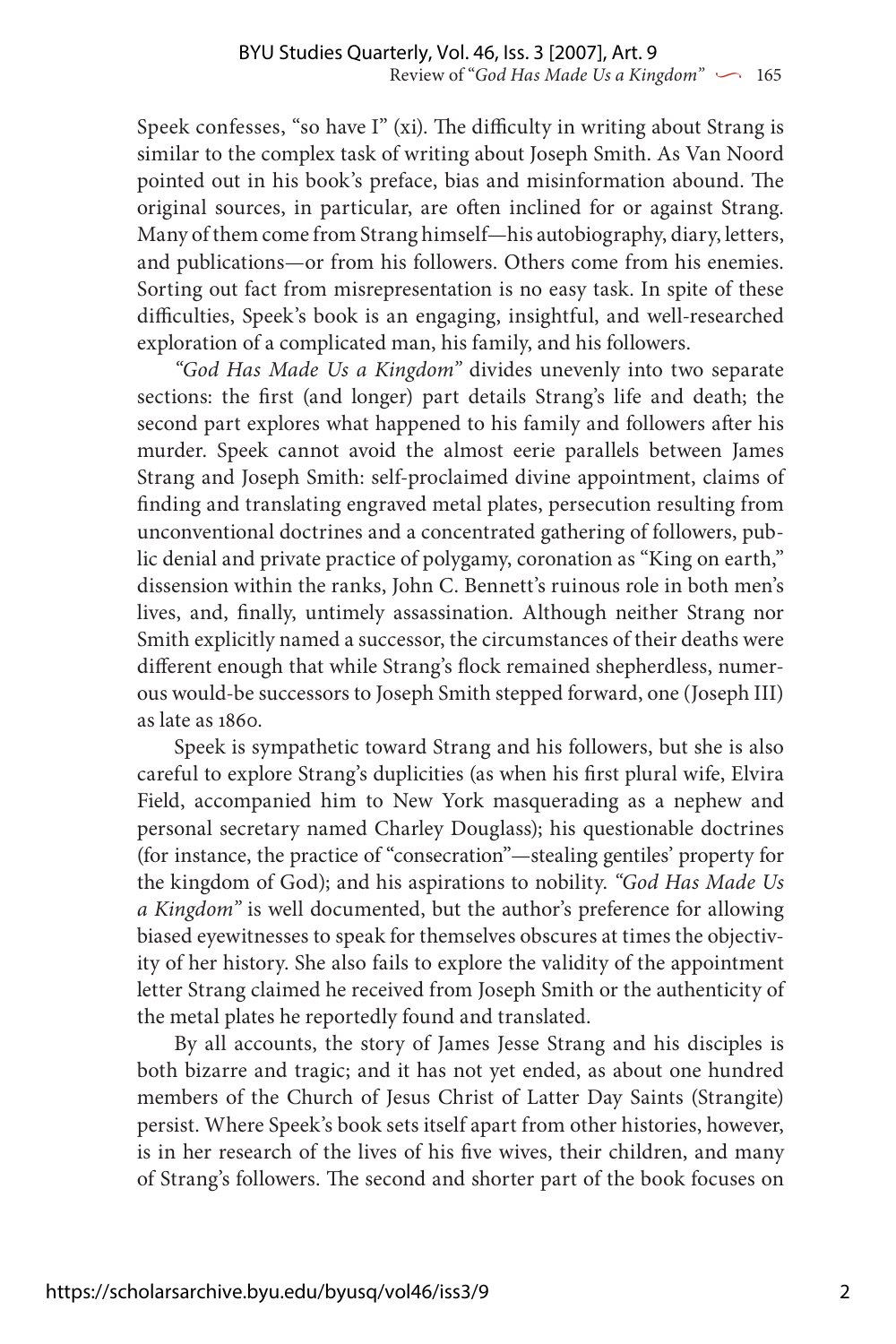what happened after Strang's death to the people whose lives were bound together with his.

Using the controversial letter purportedly sent to him by Joseph Smith and also the claim that an angel anointed him Smith's successor, Strang gathered as many as believed him, first to Voree, Wisconsin, then to Beaver Island, the largest island in Lake Michigan. It was on Beaver Island that he instituted polygamy and was crowned king; it was also there that two disaffected followers shot and mortally wounded him on June 16, 1856. He died twenty-three days later in Voree.

During those twenty-three days, Strang steadfastly refused to name a successor, even though he knew his demise was imminent. Consequently, when his followers were driven from Beaver Island, they gathered either in small groups or went their separate ways, often in search of work, having lost all their possessions in the forced exodus. Many of Strang's followers gave up on Mormonism altogether and simply settled into new lives, never revealing their past to their neighbors.

When James Strang died, he left five wives, four of whom were pregnant. Their stories, interestingly, are quite characteristic of what happened to Strang's followers in general. Strang had his first wife, Mary Abigail Perce, banished from Beaver Island five years prior to his death, perhaps because she had tried to kill the baby of his first plural wife, Elvira. Mary and her three surviving children lived for a time with her brother in Illinois, but they later returned to their home in Voree, where they ran a farm. Ironically, they were not at home on July 1, 1856, when James was brought, mortally wounded, from Beaver Island, nor did they return before he died. Mary lived in Voree for several years before moving to Terre Haute, Indiana. She lived there with her daughters, her son, and his family until her own death on April 30, 1880. She never remarried. Her son, William, was so bitter about his father's polygamous involvement that he discouraged his sister Myraette from even writing her half brothers and sisters.

When a dying Strang left Beaver Island, wives Betsy McNutt and Phoebe Wright traveled with him. The two other wives, Elvira Field and Phoebe's sister Sarah, left the island a few days later. Sarah visited her husband briefly on his deathbed but left with her father's family. Phoebe stayed until James died, then also joined her parents. Elvira did not arrive in Voree until two days after Strang's death. She and Betsy lived together in Voree for a time, and both women gave birth in January 1857. Eventually, Elvira returned to her parents' home in Michigan. After her father's death, Elvira fell desperately ill and placed her four children with other families. After three years she finally recovered and was able to retrieve the older three children, but the couple who had adopted the youngest, James J. Strang, considered him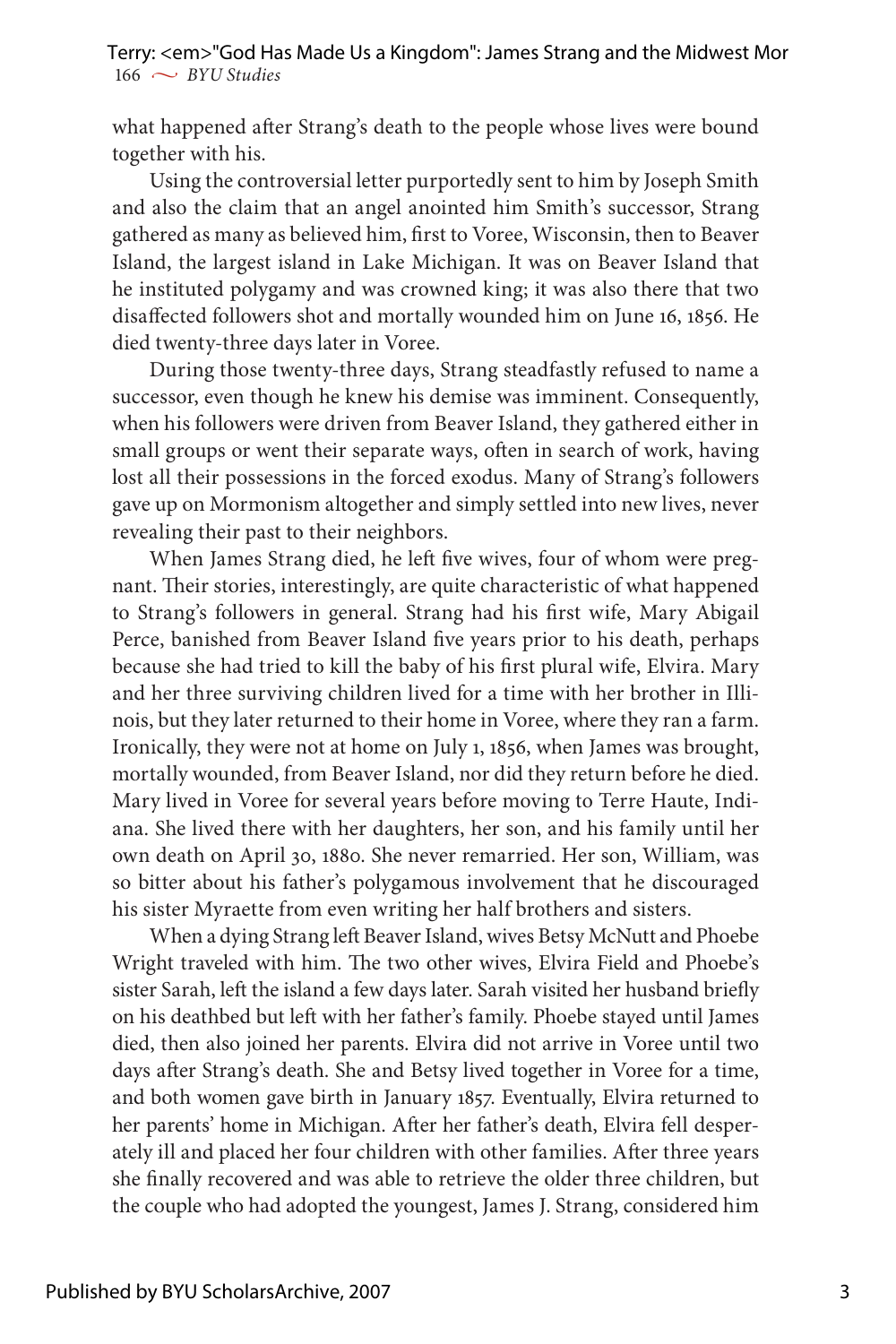their own and even renamed him Charles J. Grier. In 1865, Elvira married John Baker, a widower with five children. Although he was a good man, he was not religious. Elvira did not join another church but was involved in "Christian work" the rest of her life (266). She died of bronchitis on June 13, 1910. While James Strang was living, Elvira obviously believed his claim to be a prophet and Joseph Smith's successor, but later in life she apparently harbored doubts that she shared with her children. Two of her sons, Charles Strang (named after his mother, "Charley Douglass") and Clement Strang, took an interest in their father's life, and the documents Speek references in her book include their letters and other writings.

After Elvira departed for Michigan, Betsy and her brother John, also a Strangite, moved their families to Indiana, then back again to Wisconsin. Betsy's daughter Evangeline married John Denio, a Strangite widower who, at forty, was closer to his mother-in-law's age (forty-seven) than his wife's (thirteen or fourteen). In 1883 the Denios moved to Davis City, Iowa, where they joined the Reorganized Church of Jesus Christ of Latter Day Saints. They eventually moved to Lamoni, Iowa, headquarters of the RLDS Church. Betsy McNutt accompanied the Denios to Iowa, where she passed away in 1897, but it is not clear whether she ever joined the RLDS Church. James Strang had told Betsy before his death that she would be one of the last to deny him. And this indeed appears to have been the case. Of note is the report that Betsy carried with her a chest containing manuscripts, letters, and other articles of interest, including the controversial plates Strang claimed to have found near Voree. According to Heman H. Smith of the RLDS Church, Betsy still had the plates with her when she moved to Lamoni but loaned them to Charles Hall, a Hedrickite. Hall's wife then purportedly loaned the plates to two elders from the LDS Church in Utah, and they were never returned.

Phoebe Wright lived for many years with her father, Phineas, in Wisconsin. She dropped the name Strang, however, and instead used her husband's middle name. Phoebe Jesse seldom talked about Strang, but she genuinely loved him. When her daughter, Eugenia, married Thomas Phillips, a local businessman, Phoebe moved in with them. Phillips became manager of a bank in Duluth, Minnesota, and spent two years in Salt Lake City before being assigned to Tacoma, Washington. Phoebe accompanied them on these moves, eventually dying in Tacoma, on November 9, 1914, at the age of seventy-eight. She never remarried, and Eugenia was her only child.

Of Strang's five wives, Sarah Wright's story is the most remarkable. After leaving her dying husband, Sarah eventually married a self-taught doctor named Joseph Smith Wing who, ironically, was not a Mormon.